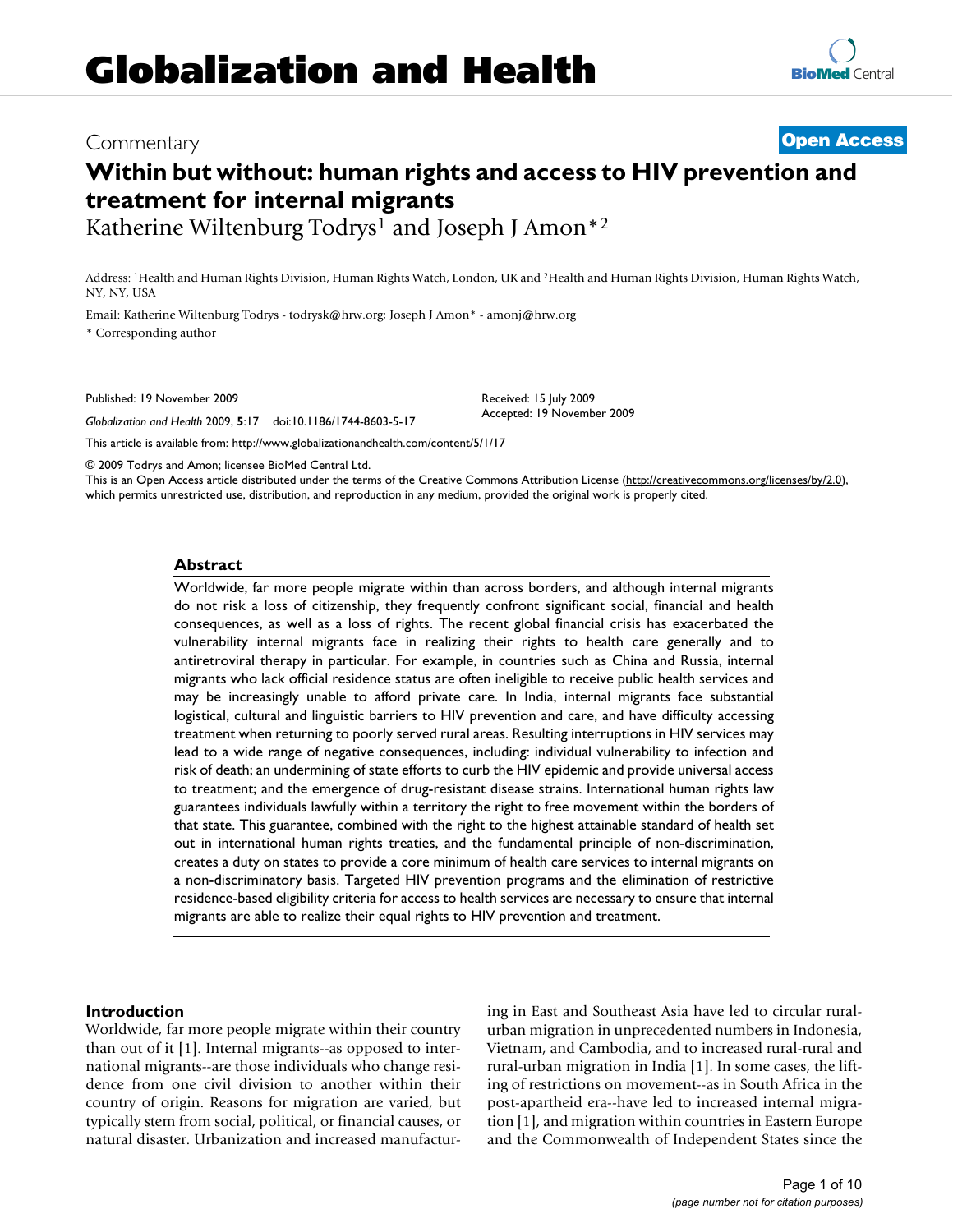fall of the Soviet Union has been significant [2]. Intrametropolitan migration has become increasingly common in Latin America as well [1].

The global financial crisis has seriously affected spending on HIV/AIDS services, and a March 2009 survey by the World Bank, the Joint United Nations Programme on HIV/AIDS (UNAIDS), and the World Health Organization (WHO) found that some countries are already facing drug shortages and other disruptions in HIV/AIDS treatment [3]. The report predicted that the crisis would further impact prevention and treatment programs, leading to increased illness, death, and the development of drug resistance. The financial crisis has particularly thrown into relief the plight of internal migrants as it has exacerbated health and social inequalities [3,4]. In declining markets, migrant workers are often the first to lose their jobs: By February 2009 in China, approximately 20 million migrant workers had been laid off or were unable to find work [5]. With fragile social support networks, the healthrelated consequences of unemployment for this population may be dire; returning to often rural and impoverished origins or seeking work in new locations may be equally difficult.

International human rights law guarantees individuals lawfully within a territory the right to free movement within the borders of that state [6], a commitment legally binding on all parties to the International Covenant on Civil and Political Rights (ICCPR) [7]. The Human Rights Committee, the ICCPR's monitoring body, has noted that liberty of movement is an "indispensable condition for the free development of a person." [8] The International Convention on the Elimination of All Forms of Racial Discrimination also supports the right to freedom of movement within a state [9]. But while such freedom of movement is assured by international law, it is not always respected in practice by states, as countries put restrictions on movement and limit services available to unofficial internal migrants.

Already marginalized and subject to stigma as a result of their migration status [10], migrants with HIV/AIDS are doubly stigmatized and are subject to neglect and exploitation [11]. Gaps in internal migrants' access to HIV/AIDS services--either as a result of official restrictions or logistical, cultural and linguistic barriers--have significant consequences: individuals are less able to access care and are increasingly vulnerable to infection and death, states are less able to realize the goals of universal access to treatment and reduction of the AIDS epidemic, and the public health community may face the emergence of drug-resistant strains resulting from interruptions in treatment [12]. This article describes some of the barriers to access to HIV/ AIDS-related services faced by internal migrants when

they move from their place of origin, highlighting three countries--China, Russia, and India--that have internal migration restrictions, and logistical, linguistic and cultural barriers to HIV/AIDS prevention and treatment. To successfully achieve global goals for reducing the burden of HIV and providing universal access to prevention and care, states must recognize the rights of internal migrants and their own obligations to eliminate barriers to care.

#### **Barriers to HIV/AIDS prevention and treatment facing internal migrants: China, Russia, and India** *The People's Republic of China*

As a result of economic reforms, a surplus of rural labor and desperate rural poverty, internal migration has drastically increased in China in recent years. As of December 31, 2008, 140.4 million internal migrants in China worked outside their home village or township [13], an increase from only two million internal migrant workers two decades earlier [14]. Internal migrants make up a sizeable percentage of the urban population and workforce  $[15]$ .

Through the system of *hukou*, the People's Republic of China requires the registration of every Chinese resident with the local authorities. Although the Chinese government has announced plans for its elimination [16], *hukou* allows individuals to live and work only where they are officially permitted [15], with one place of permanent *hukou* registration. *Hukou* status is inherited, so that children of rural-to-urban migrants are, like their parents, not registered urban residents [17]. Procedures to obtain temporary residence can be time-consuming, expensive, and difficult [18]. Only an estimated 40% of China's internal migrants typically obtain temporary or permanent permits [14].

While urban permit-holding residents in China have long been entitled to state-sponsored social welfare benefits including retirement pensions, food, education, and medical care, internal migrants still registered in their rural household of origin are denied such benefits [19]. Individuals without *hukou* are unable to access basic public services such as education [20] and health care [21], and therefore are forced to pay all costs [15,21]. Amnesty International has noted that the vast majority of internal migrants in China cannot afford insurance schemes and rarely visit doctors or hospitals [18]. Human Rights Watch has documented widespread lack of insurance coverage for migrant construction workers, despite government guarantees of medical and accident insurance [19]. Furthermore, lack of health care coverage for sick migrants has, in the past, been compounded by additional, harsh consequences: For example, internal migrant workers have been returned to their home province under armed guard after being found to be HIV positive [22]. Though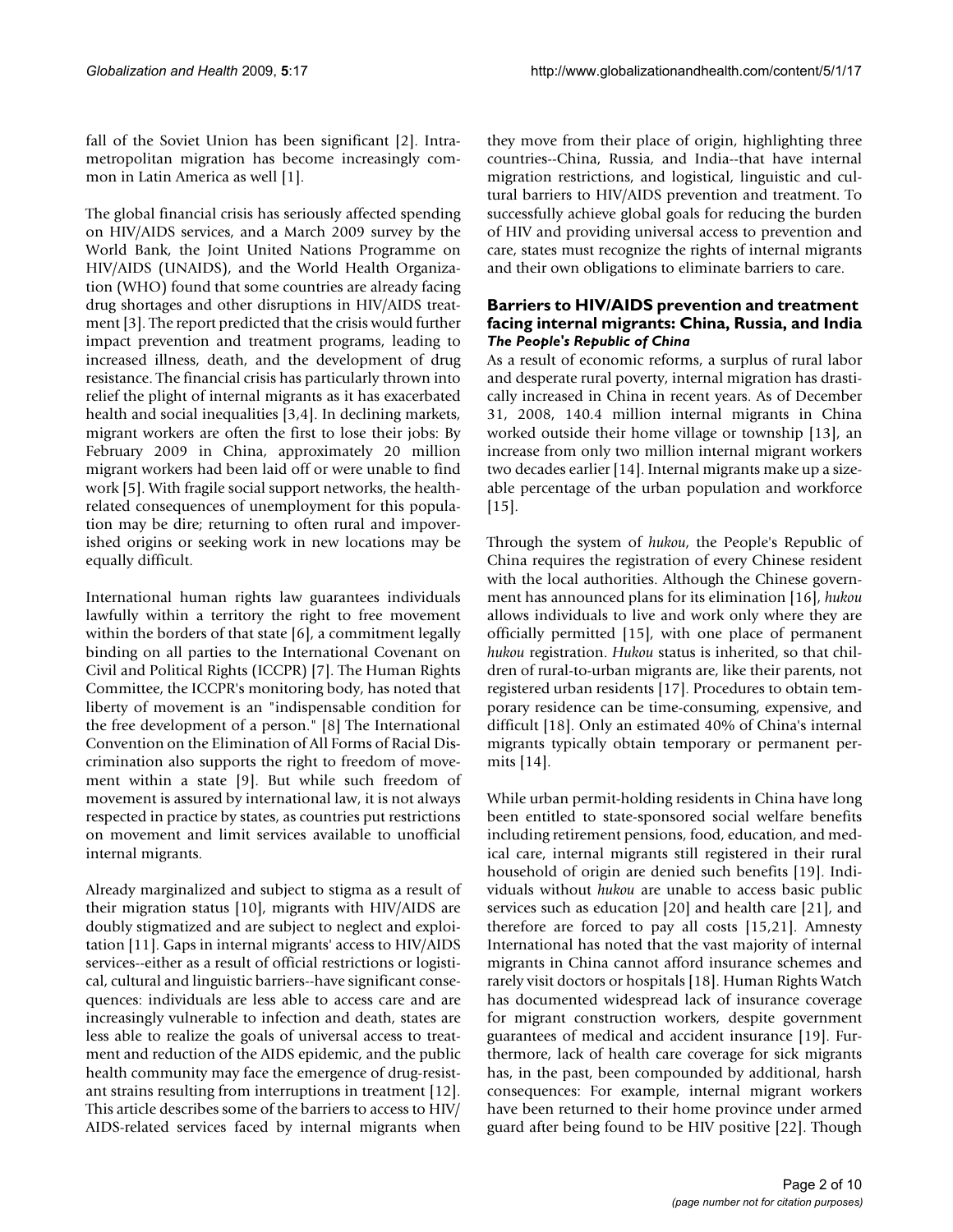China announced the abolition of such "custody and repatriation" in 2003 [23], recent reports suggest that similar practices of detention and removal purportedly for health reasons are still practiced, particularly during periods of heightened political concern [24].

A range of studies have documented the disproportionately high prevalence of HIV among internal migrants: Multi-city HIV surveillance data between 1995 and 2000 revealed that over two-thirds of the HIV cases were found among rural-to-urban migrants. In 2000, 85.4% of Beijing's and 74.4% of Shanghai's new HIV infections occurred among migrants [25,26]. Despite such high prevalence, and nationwide prevention campaigns in recent years, as well as studies calling urgently for HIV prevention programs addressing the particular circumstances of migrants [27], internal migrants in China have disproportionately low access to HIV/AIDS-related information [18,26,28]. United Nations reports have also remarked on the special vulnerability and difficulty of reaching with prevention programs the children of migrants, who lack access to the formal Chinese schooling system [29].

HIV-positive internal migrants' access to treatment remains extremely limited, confounded in part by the effects of the *hukou* system. Prior to 2003, ART was only available to the wealthy elite, as hospitals and clinics passed along to all patients the cost of HIV/AIDS examinations, tests, hospitalizations, treatment for opportunistic infections and ART treatment [22]. In 2003, the Chinese government announced a national HIV/AIDS treatment program--free to rural residents and poor urban residents--funded by national and provincial authorities [30]. However, despite such broad policy statements, universal HIV/AIDS treatment is far from a reality among the general population: In 2007, UNAIDS estimated that 190,000 people living with HIV were unable to access urgently needed ART in China, representing 81% of those in need [31]. Even when free treatment is ostensibly offered, delays in diagnosis and referral can create significant costs for the patient prior to the availability of free treatment, thus particularly disadvantaging migrants, who are not entitled to free basic health care [32].

The negative health consequences of the restrictive *hukou* system and related gaps in HIV/AIDS prevention and treatment for internal migrants have been exacerbated by the recent crisis in the world financial markets. For example, the loss of jobs in the export manufacturing sector, such as in the Pearl River Delta region, is anticipated to increase the number of migrant women working in the sex industry [33]. As unemployed internal migrants return to rural areas there is a potential for increased HIV transmission, as well as a risk that inadequate and weakened rural health systems will become overburdened [30]. Recognizing the current disparity in health care access, and widespread dissatisfaction, the Chinese government has recently announced plans for significant investment in basic health care services [35].

### *The Russian Federation*

Vestiges of an internal registration system also plague access to health care for internal migrants in Russia. In the former Soviet Union, *propiska*--a residence permit stamp on internal Soviet passports--strictly limited movement and residence. Although *propiska* was officially abolished by the federal government in the 1990s, local and regional governments retain restrictive systems of registration for both temporary visitors and residents [36]. While reliable statistics are unavailable, government officials have estimated that over a million unregistered individuals may live in Moscow alone [37].

In recent years, legislative and other changes have led to the simplification and relaxation of some registration requirements [36-38]. Federal law and policy provide for freedom of movement and, while requiring registration [39], envision it as a non-discretionary, notice-based system open to all. However, in practice, registration is cumbersome and expensive, and lack of registration status may have serious official or unofficial consequences for internal migrants. Instances of unregistered migrants unable to legally marry, vote, send their children to school, and receive public assistance, have all been reported [36]. Indeed, individuals who are legally in the country but lack local registration have also reportedly faced such harsh consequences as detention, police abuses or deportation [36,40,41].

While the Russian government is constitutionally required to provide free medical care to all citizens [42,43], regional authorities, responsible for the organization and financing of medical programs in their territories, regulate the conditions for access to medical care. Federally funded HIV treatment is officially provided free of charge to citizens [44,45], but in practice major challenges exist in access to free health care generally as a result of inadequate federal and regional funding [46]. UNAIDS estimated in 2007 that 159,000 individuals needing ART were not receiving it, as only 16% of those requiring ART had access to treatment [47]. Internal migrants especially face barriers, as registration is a precondition for entitlement to many free health services [48,49].

Human Rights Watch research has documented that internal migrants without registration are often denied both short-term (for purposes of Prevention of Mother to Child Transmission) and long-term antiretroviral treatment [50]. In Moscow, individuals must produce temporary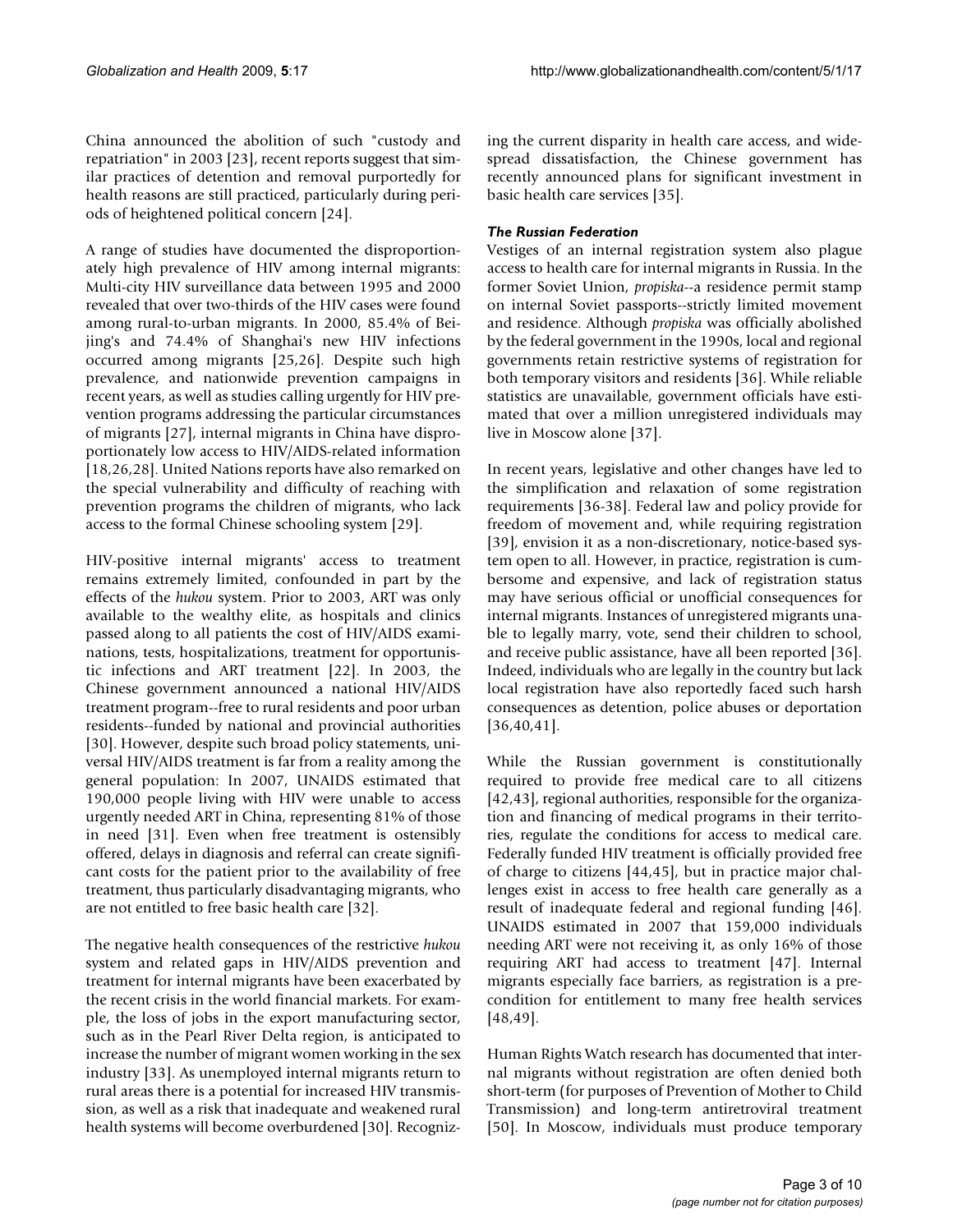registration and an official certificate of HIV-status in order to obtain ART at the Moscow AIDS Center. While unregistered international migrants may, in some cases, receive antiretrovirals for free, a non-resident requiring antiretrovirals will typically be directed to his or her city of origin to receive the treatment. Despite these barriers to accessing care, currently applicable Russian federal law on HIV/AIDS does not specifically address the particular challenges involved in providing HIV prevention, care and treatment services to migrants [44].

There is some preliminary indication that the global financial crisis may in fact lead to an increased movement into Russian cities, where the remaining registration systems prevent internal migrants from accessing some social services: According to the head of the Moscow Directorate of Internal Affairs, increasing unemployment as a result of the global financial crisis in Russia has lead to an influx of migrants from regions surrounding Moscow into the city in search of work. In addition to facing the restrictions detailed above, these internal migrants have been blamed for an increase in crime [51], and have encountered significant hostility and attacks [52].

### *Republic of India*

India, like China and Russia, has high rates of internal migration--both rural-rural and increasingly rural-urban [1]--complicated by diverse cultural and linguistic traditions. An estimated 258 million adults in India are migrants [53]. While poverty and internal mobility itself does not lead to HIV transmission, unsafe sex and a change in sexual networks may [54,55]. The World Bank has characterized migration and mobility, particularly for work purposes, as one of the major risk factors for HIV in India [56]. The national government's response to HIV/ AIDS has recognized the key role that migrants have played in the on-going epidemic [57]. While the correlation between migration status and HIV infection in India may have been weakening in recent years [55], rising unemployment as a result of the financial crisis and the existence of return migration may have the potential to increase transmission [58].

Approximately 2.4 million people were living with HIV/ AIDS in India in 2008 [59]. HIV prevention is seriously hindered by the low awareness of the disease among internal migrants, particularly from rural areas [56,57]. UNAIDS India representatives have called for awareness campaigns specifically targeting the sending areas for internal migrants [54], however HIV prevention activities can be hindered by the mobile nature of this population [60], language, and cultural barriers [53].

Significant HIV/AIDS treatment gaps exist for all groups throughout the country, but migrants also face particular

challenges in accessing health care [59,61]. Health care is administered on a state-by-state basis in India, and in some states significant uncertainty exists among government officials as to whether state authorities are responsible for social welfare services to temporarily resident workers and their families [62]. Furthermore, internal migrants are often unable to use the government-issued "ration cards" outside their local home authority in order to access social services [63], and migrants may face significant logistical challenges and delays in procuring a new ration card [64]. Absent a ration card, it can be difficult to access even programs designed to provide health care to the poor, as some such services specifically target ration card holders [65]. Indeed, some local authorities reportedly refuse to provide ART entirely to individuals without ration cards [66]. In one area with extensive seasonal outmigration, a study concluded that internal migrants reported poorer health-seeking behavior than their nonmigrant counterparts, a difference attributed to ignorance of behavioral risk factors, lack of knowledge of health facilities, and cultural and linguistic barriers [55].

Though not as severe as in some countries worldwide, the current global financial crisis has slowed economic growth in India and threatened to exacerbate preexisting levels of internal inequality [67]. Internal migrants are particularly vulnerable to increased unemployment and poverty, and the process of reverse migration has already begun [68]. The Governor of the Reserve Bank of India noted in February 2009 that social safety net programs in rural areas could help to mitigate the impact of the crisis for migrant workers who return home [69]; however, ART coverage throughout the country is plagued by broad gaps and failures and interruptions in treatment must be expected.

# **International law**

International human rights law guarantees individuals lawfully within a territory the right to free movement within the borders of that state [6], a commitment legally binding on all parties to the International Covenant on Civil and Political Rights [7]. International law also provides for the basic right to the highest attainable standard of health. This right, along with the principle of non-discrimination, implies a clear right to access a core minimum set of health services for migrants who move within their own state, including ART, without discrimination on the basis of social origin.

#### *Right to highest attainable standard of health*

All individuals have the right to enjoy the highest attainable standard of health, a right which has been enshrined in international and regional treaties. According to the Universal Declaration of Human Rights (UDHR), " [e]veryone has the right to a standard of living adequate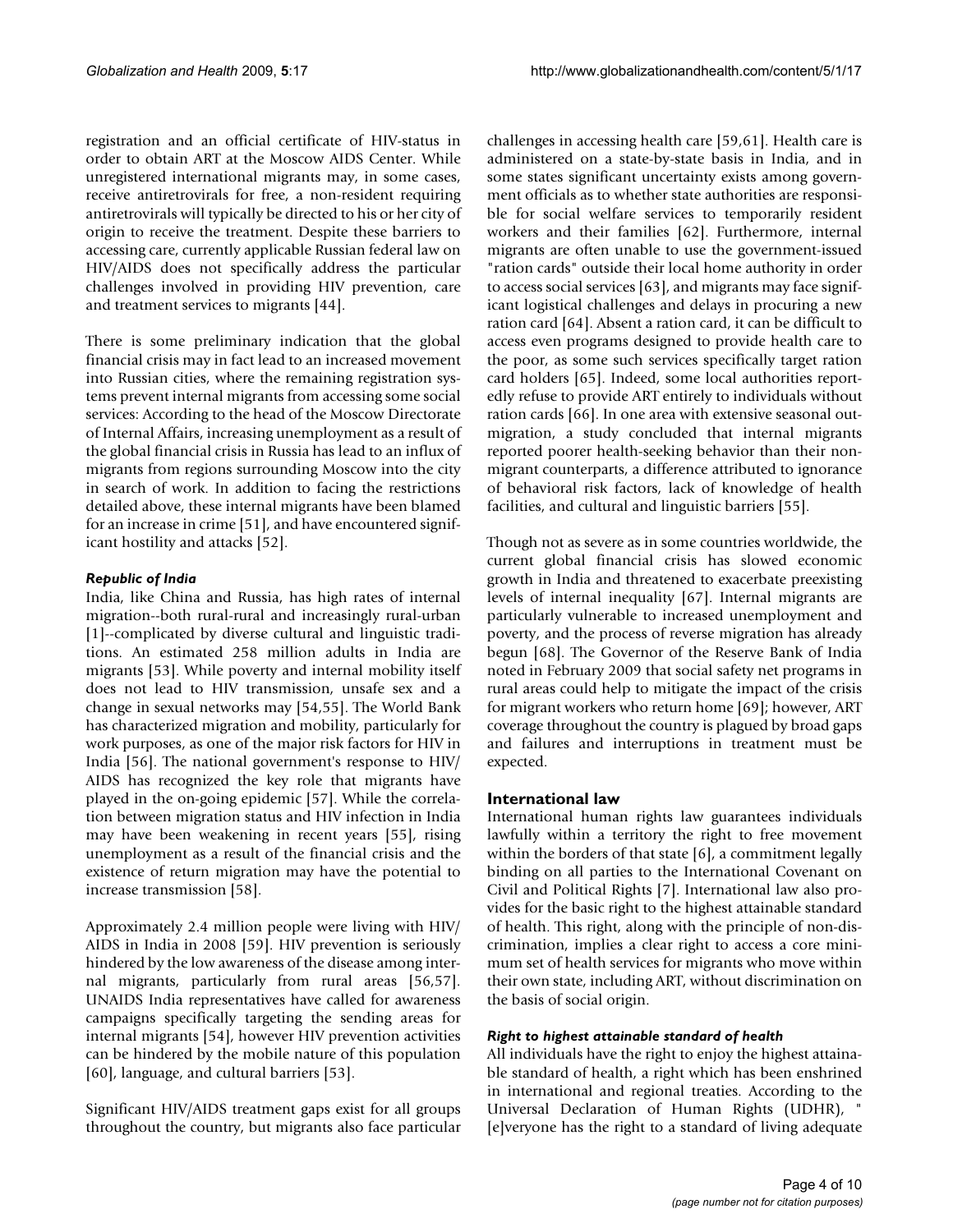for the health and well-being of himself and of his family, including food, clothing, housing and medical care and necessary social services." [6] The International Covenant on Economic, Social and Cultural Rights also guarantees the right of everyone to the highest attainable standard of health, and requires states parties to take steps individually and through international cooperation to progressively realize this right via the prevention, treatment, and control of epidemic diseases and the creation of conditions to assure medical service and attention to all [70]. "Progressive realization" demands of states parties a "specific and continuing obligation to move as expeditiously and effectively as possible towards the full realization of [the right]." [71] According to the WHO, " [w]hen considering the level of implementation of this right in a particular State, the availability of resources at that time and the development context are taken into account. Nonetheless, no State can justify a failure to respect its obligations because of a lack of resources." [72] The concept of available resources is intended to include available assistance from the international community [73].

The right to health is further guaranteed by a number of other international human rights treaties and commitments. The Convention on the Rights of the Child binds states to "recognize the right of the child to the enjoyment of the highest attainable standard of health and to facilities for the treatment of illness and rehabilitation of health. States Parties shall strive to ensure that no child is deprived of his or her right of access to such health care services." [74] The right to health is also protected under the International Convention on the Elimination of All Forms of Racial Discrimination [9], the Convention on the Elimination of All Forms of Discrimination Against Women [75], the International Convention on the Protection of the Rights of All Migrant Workers and Members of Their Families [76], and the Convention on the Rights of Persons with Disabilities [77]. Additionally, governments committed in the 2001 Declaration of Commitment on HIV/AIDS to "promote and protect all human rights and fundamental freedoms, including the right to the highest attainable standard of physical and mental health" and "in an urgent manner make every effort to: provide progressively and in a sustainable manner, the highest attainable standard of treatment for HIV/AIDS, including the prevention and treatment of opportunistic infections, and effective use of quality-controlled anti-retroviral therapy in a careful and monitored manner to improve adherence and effectiveness and reduce the risk of developing resistance" [78].

To be consistent with the right to health, the health resources provided should have the characteristics of respect for medical ethics, cultural appropriateness, and respect for confidentiality. Indeed, " [a]ll health facilities,

goods and services must be... respectful of the culture of individuals, minorities, peoples and communities, sensitive to gender and life-cycle requirements, as well as being designed to respect confidentiality and improve the health status of those concerned" [71].

#### *Principles of equality and non-discrimination*

International law also establishes the fundamental principles of non-discrimination and equality. The Universal Declaration of Human Rights proclaims that " [e]veryone is entitled to all the rights and freedoms set forth in this Declaration, without distinction of any kind, such as race, colour, sex, language, religion, political or other opinion, national or social origin, property, birth or other status". [6] Additionally, under that Declaration, " [a]ll are equal before the law and are entitled without any discrimination to equal protection of the law" [6]. The ICCPR echoes the UDHR's proclamations against discrimination, binding states party to recognize the rights it guarantees without distinction of any kind, including based on race, colour, sex, language, religion, political or other opinion, national or social origin, property, birth or other status [7]. The ICCPR also notes the equality of all persons before the law and requires that the law prohibit discrimination and guarantee equal protection against discrimination on any ground, including the above-noted ones [7]. The Human Rights Committee, the ICCPR's monitoring body, has determined non-discrimination, equality before the law, and equal protection, to be basic principles in the protection of human rights [79]. Indeed, the Human Rights Committee, the ICCPR's monitoring body, has noted that states must eliminate all discrimination and indeed in some cases may need to take affirmative steps to realize the value of that guarantee [79].

#### *Non-discrimination in health*

Numerous international and regional bodies have, considering the abovementioned right to the highest attainable standard of health and principle of nondiscrimination, addressed specifically the prohibition on discrimination in health services. According to the Economic, Social and Cultural Rights Committee, the Covenant on Economic, Social and Cultural Rights' monitoring body, States must guarantee certain core obligations as part of the right to health, including ensuring non-discriminatory access to health facilities, particularly for vulnerable or marginalized groups; providing essential drugs; ensuring equitable distribution of all health facilities, goods and services; adopting and implementing a national public health strategy and plan of action with clear benchmarks and deadlines; and taking measures to prevent, treat and control epidemic and endemic diseases [71]. While the Committee notes the progressive nature of the right to health, it also points to the fact that states must immediately take steps to realize the right to health, and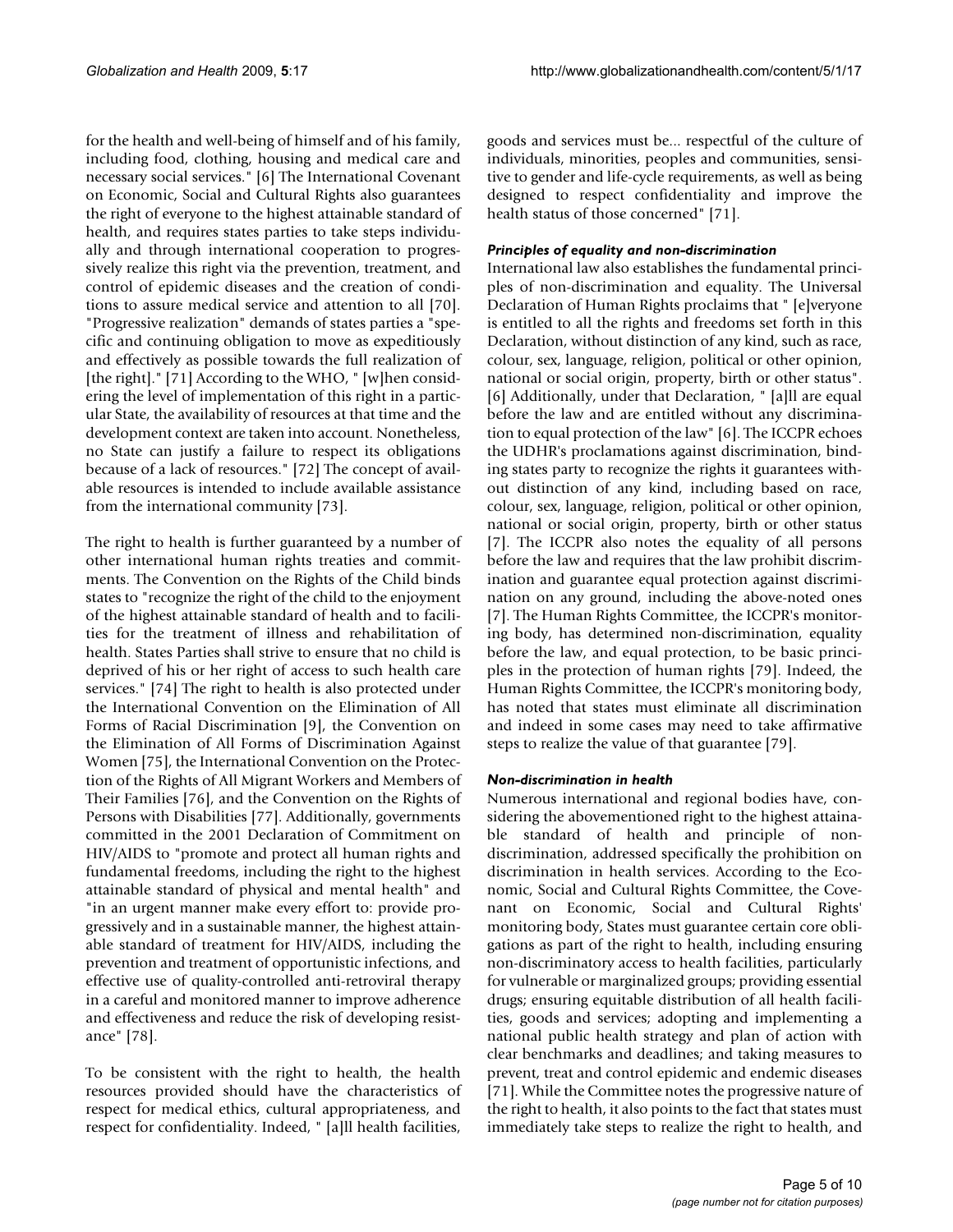must immediately guarantee the exercise of the right without discrimination of any kind [71].

The right to health is thus centrally linked to the right to non-discrimination. Indeed, the Committee has noted that "the Covenant proscribes any discrimination in access to health care and underlying determinants of health, as well as to means and entitlements for their procurement, on the grounds of race, colour, sex, language, religion, political or other opinion, national or social origin, property, birth, physical or mental disability, health status (including HIV/AIDS), sexual orientation and civil, political, social or other status, which has the intention or effect of nullifying or impairing the equal enjoyment or exercise of the right to health...With respect to the right to health, equality of access to health care and health services has to be emphasized. States have a special obligation to provide those who do not have sufficient means with the necessary health insurance and health-care facilities, and to prevent any discrimination on internationally prohibited grounds in the provision of health care and health services, especially with respect to the core obligations of the right to health...." [71].

Discrimination against internal migrants--who are in fact citizens of the state in question--is banned under the Committee's Comments, which explicitly state that the Covenant prohibits discrimination based on "social origin." The ban against discrimination receives further confirmation when the Committee stresses each state's obligation to make health facilities and services accessible to everyone within the state's jurisdiction without discrimination, particularly the most vulnerable, so that health facilities, goods and services are within safe physical reach of "all sections of the population," "especially vulnerable or marginalized groups, such as ethnic minorities and indigenous populations, women, children, adolescents, older persons, persons with disabilities and persons with HIV/AIDS" [71]. Thus, the Committee findings make clear that the Covenant prohibits discrimination against internal migrants in receiving health care, and are an immediate call on all states parties to eliminate discrimination.

The Committee on the Rights of the Child has spoken specifically to the relationship between HIV/AIDS and the rights outlined in that Convention, determining that the right to non-discrimination should be one of "the guiding themes in the consideration of HIV/AIDS at all levels of prevention, treatment, care and support" [80].

# **Discussion**

In the history of the response to HIV/AIDS, governments have frequently sought to blame culturally different "others"-first, foreigners, and second, minorities, migrants and individuals considered socially "deviant" [81,82]. Internal migrants are often included in more than one of these categories, and have long struggled to gain access to HIV prevention information and treatment. As HIV programs seek to scale-up services and fulfill commitments to provide "universal access" to prevention and care, it continues to be controversial to include migrants among those who are entitled to care [83], and in some cases migrants are subject to treatment including deportation as a result of their very HIV status [84,85]. As with international migrants, whose rights are frequently denied, internal migrants' rights are often unrecognized [1,18,86].

China, Russia and India, like many countries worldwide, are rapidly scaling up provision of ART. Between 2004 and 2007, the estimated number of people receiving ART in China rose from 9,000 to 35,000 [31]. In Russia, the estimated number of people receiving ART rose from 3,000 in 2004 to 31,000 in 2007 [47]. In India, the estimated number of people receiving antiretroviral therapy increased from 28,000 in 2004 to 158,000 in 2007 [59,87]. But without the implementation of free treatment, the elimination of eligibility restrictions for access to care, an end to restrictions on internal migrants, and targeted programs to facilitate access to HIV prevention info and treatment, universal access goals will fail and internal migrants will continue to face barriers to accessing care.

First, states need to implement free ART for internal migrants on the same terms as local residents. Research has found that user fees constitute the main barrier to ART adherence, and that free care at point of service leads to improved uptake of HIV-related services, especially among the poorest users [88-93]. Lack of access to treatment from government-sponsored health sources also serves to push internal migrants toward self-medication or illegal clinics [94]. Such clinics and self-medication expose internal migrants to a host of health risks, including from counterfeit pharmaceuticals and unproven AIDS 'cures' [95].

States must also work to alleviate the hidden costs of receiving treatment. Research has shown significant additional costs to receiving treatment even for those people entitled to free ART: In India, free ART at government-run centers is complicated by transport costs which may include overnight stays near the clinic (especially given few centers in rural areas), private clinic fees paid after negative experiences with government clinics, the cost of vitamins and nutritious food, lost time waiting in government hospitals, payment for drugs at times of government stock outs, and costs for second-line drugs for individuals who developed resistance to first-line drugs [96].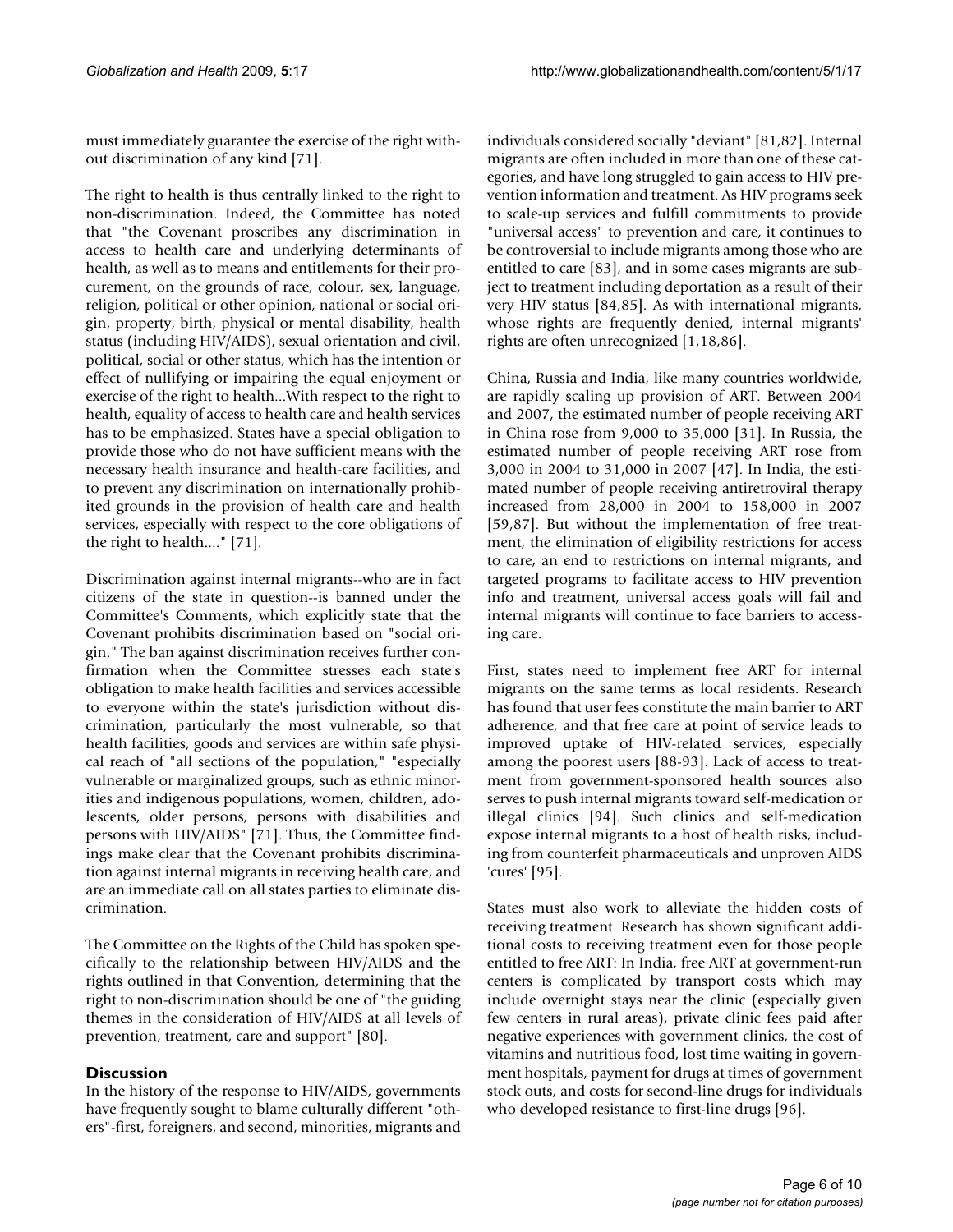Second, in countries that place formal or informal eligibility restrictions on access to health care, such restrictions based on social origin within different regions of the country need to be immediately eliminated. As noted above, the Economic, Social and Cultural Rights Committee directs that states have an immediate obligation to eliminate discrimination in health care provision, including discrimination based on "social origin." The obligation to ensure HIV/AIDS prevention and treatment to all individuals without discrimination is all the more acute, as antiretroviral medicines used in the prevention and treatment of HIV/AIDS are included as essential medicines in the core minimum of health care services nations have an obligation to provide [71,97]. Some sources, including the UN Special Rapporteur on the Right of Everyone to the Enjoyment of the Highest Attainable Standard of Physical and Mental Health, have argued that essential medicines, as part of the core of the right to health, are subject to immediate realization for the entire population rather than progressive [98].

Third, national governments need to remove restrictions on movement that prevent or delay internal migrants from establishing residence in urban areas. The harsh consequences and rights violations of restrictions on internal migration in some countries can include detention or deportation. Fear of such consequences may lead internal migrants to avoid HIV-related services even when they are available. Human Rights Watch has documented the chilling effect that fear of detention and deportation of foreign-born mothers can have on their Chinese partners' decisions to obtain *hukou* for their children and enroll them in school [20]. Human Rights Watch has also noted Chinese internal migrants' fear of contact with the official government services out of concern that they will be ejected from their city of residence [19]. In Russia, Human Rights Watch found that " [m]igrants with irregular status are more vulnerable to abuses and less willing to seek assistance from government agencies out of real fears that approaching any official person or body will result in a fine or expulsion" [99].

Finally, creating programs tailored specifically to internal migrants' needs is essential to uptake even of free HIV prevention and treatment services. The experience of free tuberculosis (TB) treatment programs is illustrative both as a model for other health services and in suggesting what targeted programs may be necessary to make even free care truly accessible to internal migrant populations. In many countries, TB treatment is widely provided free of charge by national governments to all individuals regardless of citizenship or residency status [100]. Provision of TB treatment is often more widely available within countries than HIV treatment--in India, for example, in 2006, 634 (100% coverage) Ministry of Health facilities in the country were providing Directly Observed Treatment, Short-course (DOTS) services for TB treatment [101], whereas in 2007, only 137 sites nationwide were providing ART [59]. Free universal TB treatment can serve as a model for the expansion of free HIV treatment, and existing TB services represent an opportunity for expanding access to HIV prevention, treatment, care and support, particularly in the context of HIV/TB co-infection.

Yet TB treatment for migrants is also a cautionary tale of the barriers that still exist when ostensibly free care is implemented without programs targeted to alleviate internal migrants' particular circumstances. In China, a country with one of the highest TB burdens in the world, the government has worked since at least 1978, and increasingly since 1991 with the initiation of the National TB Control Program, to implement the DOTS program, to increase TB treatment. In 2005 China had established TB coverage over 100% of the country (though quality concerns remained) [102]. However, migrant status remains a main reason for delays in diagnosis [103]. Indeed, without *hukou*, migrant workers rarely have access to free TB diagnosis and treatment. Hidden costs arise despite officially free TB treatment and care in China because of doctor recommendations to buy medications to counter side effects of the treatment and the need to visit health care facilities repeatedly. In addition to these costs, and low awareness of treatment options, for migrants, challenges have been reported, as "urban TB control systems tend not to pay enough attention to migrants. They are not required by policies to focus on the needs of migrants and provision of services for them is considered 'extra' work. Many staff have the impression that TB control for migrants is not important" [103]. Unsurprisingly, TB cure rates for migrants in China have consistently been shown to be significantly lower than for residents when they do receive treatment [32,103].

To avoid such barriers in access to HIV/AIDS services when free care is officially available, states and international agencies and donors need to formulate programs to specifically address internal migrants' needs. Crucially, cross-regional linkages need to be developed to facilitate the transition from one regional health authority's care to the next, where health care is not administered at a national level. The process of developing specialized services for internal migrants should include an assessment of the extent to which differences in treatment protocols and drug combinations across regions within a country or across health care providers within the country impede internal migrants' continuity of care. Additional programs facilitating migrants' care could include providing translators who could translate to the languages internal migrants to the region frequently speak, providing mobile outreach services or transport from areas where internal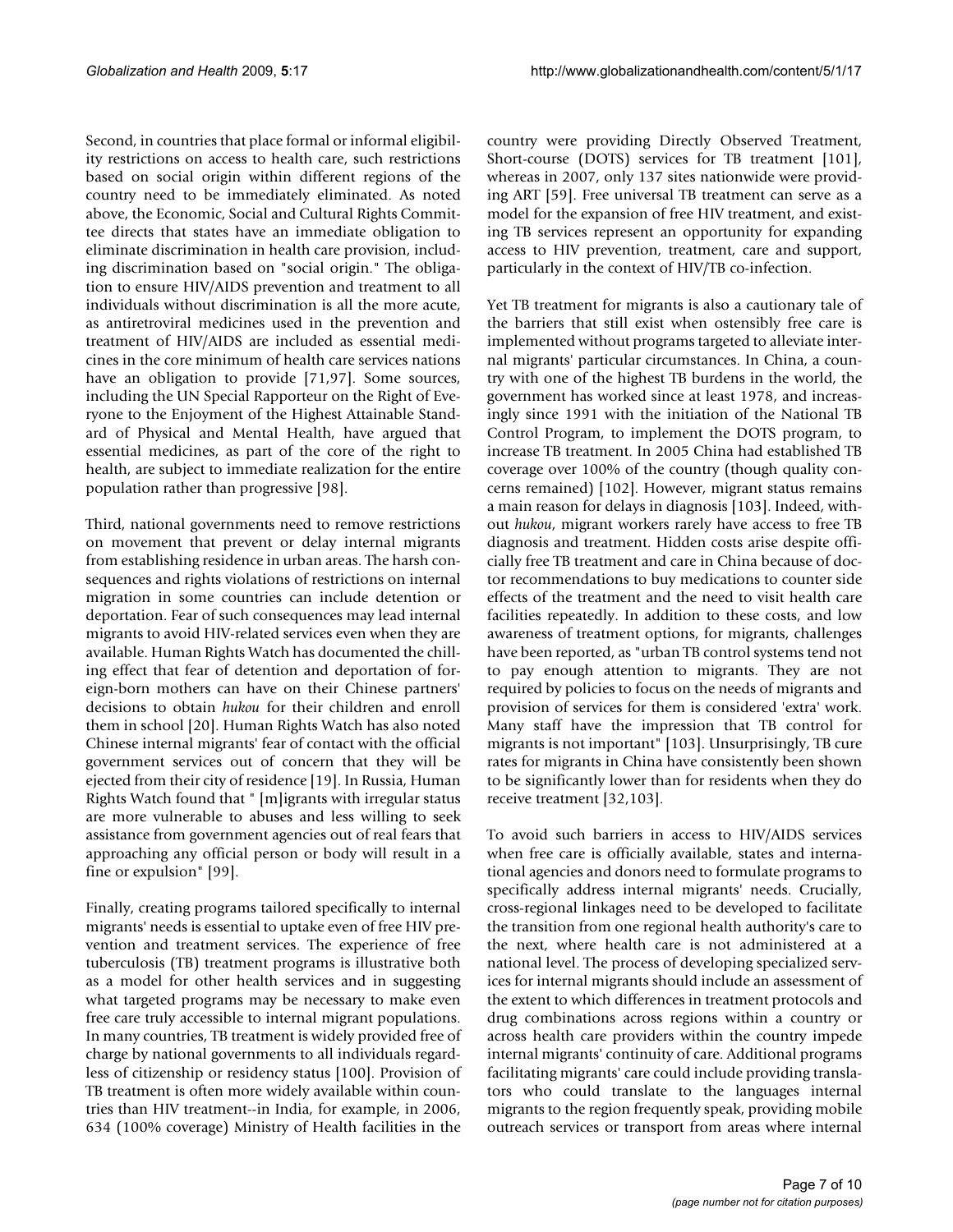migrants live to health centers, educating health care providers as to migrants' particular needs and rights, or holding patient education sessions geared toward migrants.

#### **Conclusion**

Internal migration is a reality of life for millions of people, and often a pre-condition for the economic and social development on which governments, families, and communities rely. In times of financial crisis, the need to serve and support those people who have been the engine of economic growth is all the more acute. Social protection and health care systems need to keep pace with the reality of internal migration. The criticism of human rights researchers in China, that: " [t]he *hukou* system has always been unfair to migrants, but the economic crisis makes it downright punitive by denying many long-term migrants who have literally built the cities they live in a social welfare net when it is needed most" [16] can be generalized wherever residence-based restrictions on health services are in place. In the face of HIV and other transmissible diseases, serving internal migrants is a public health imperative. Furthermore, it is an obligation that governments have taken upon themselves under international human rights law, including through their commitment to attaining universal access to HIV prevention, treatment, care and support. In national and international efforts at system-wide change in the wake of the economic crisis, taking account of the health needs, human rights, and development goals of internal migrants will be critical to better supporting the next generation of the international economy's workers.

#### **Summary**

Worldwide, far more people migrate within their country than out of it. Internal migrants are those individuals who change residence from one civil division to another within their country of origin. Gaps in internal migrants' access to HIV/AIDS services--either as a result of official restrictions or cultural and linguistic barriers--have significant consequences: individuals are less able to access prevention, care and treatment, states are less able to realize goals of reduced HIV incidence and burden of disease, and the public health community may face the emergence of drug-resistant strains resulting from interruptions in treatment. This article describes some of the barriers to access to HIV/AIDS-related services faced by internal migrants when they move from their place of origin, highlighting three countries--China, Russia, and India--that have strict internal migration restrictions, and linguistic and cultural barriers to HIV/AIDS prevention and treatment. Given that international human rights law guarantees individuals lawfully within a territory the right to free movement within the borders of that state, a right to the highest attainable standard of health care, and the principle of non-discrimination, states have a duty to provide a

core minimum of health care services including HIV prevention and treatment to internal migrants on a non-discriminatory basis. Targeted HIV prevention programs and the elimination of restrictive residence-based eligibility criteria are also necessary to ensuring internal migrants' equal rights to HIV prevention and treatment.

#### **Competing interests**

The authors declare that they have no competing interests. This research was supported by Human Rights Watch, an independent, nongovernmental organization.

#### **Authors' contributions**

Both authors wrote, edited, and approved the final manuscript.

#### **References**

- 1. International Organization for Migration: **Internal migration and development: a global perspective.** 2005.
- 2. The World Bank: **Remittances: Eastern Europe and the former Soviet Union.** 2006 [[http://siteresources.worldbank.org/INTECA/](http://siteresources.worldbank.org/INTECA/Resources/257896-1167856389505/Migration_FullReport.pdf) [Resources/257896-1167856389505/Migration\\_FullReport.pdf\]](http://siteresources.worldbank.org/INTECA/Resources/257896-1167856389505/Migration_FullReport.pdf)
- 3. The World Bank: **Averting a human crisis during the global downturn: policy options from the World Bank's human development network: conference edition.** [\[http://siteresources.worldbank.org/](http://siteresources.worldbank.org/NEWS/Resources/AvertingTheHumanCrisis.pdf) [NEWS/Resources/AvertingTheHumanCrisis.pdf\]](http://siteresources.worldbank.org/NEWS/Resources/AvertingTheHumanCrisis.pdf).
- 4. Guise A, Woodward D, Lee PT, De Vogli R, Tillman T, McCoy D: **[Engaging the health community in global economic reform.](http://www.ncbi.nlm.nih.gov/entrez/query.fcgi?cmd=Retrieve&db=PubMed&dopt=Abstract&list_uids=19304001)** *Lancet* 2009, **373:**987-88.
- 5. LaFraniere S: **China puts joblessness for migrants at 20 million.** *NY Times* 2009.
- 6. **Universal Declaration of Human Rights.** *G.A. Res. 217A. U.N. GAOR, 3d Sess. 1st plen. mtg. U.N. Doc A/810* 1948.
- 7. **International Covenant on Civil and Political Rights.** *G.A. Res. 2200A (XXI). 21 U.N. GAOR Supp. No. 16 at 52. U.N. Doc. A/6316* 1966.
- 8. Human Rights Committee: **General comment 27: freedom of movement.** 1999.
- 9. **International convention on the elimination of all forms of racial discrimination.** *G.A. Res. 2106 (XX), Annex. 20 U.N. GAOR Supp. No. 14 at 47. U.N. Doc. A/6014* 1966.
- 10. Li X, Zhang L, Fang X, Chen X, Lin D, Mathur A, Stanton B: **[Stigma](http://www.ncbi.nlm.nih.gov/entrez/query.fcgi?cmd=Retrieve&db=PubMed&dopt=Abstract&list_uids=18567950)[tization experienced by rural-to-urban migrant workers in](http://www.ncbi.nlm.nih.gov/entrez/query.fcgi?cmd=Retrieve&db=PubMed&dopt=Abstract&list_uids=18567950) [China: findings from a qualitative study.](http://www.ncbi.nlm.nih.gov/entrez/query.fcgi?cmd=Retrieve&db=PubMed&dopt=Abstract&list_uids=18567950)** *World Health Popul* 2007, **9:**29-43.
- 11. Hong Y, Li X, Stanton B, Fang X, Lin D, Wang J, Mao R, Yang H: **[Expressions of HIV-related stigma among rural-to-urban](http://www.ncbi.nlm.nih.gov/entrez/query.fcgi?cmd=Retrieve&db=PubMed&dopt=Abstract&list_uids=18847389) [migrants in China.](http://www.ncbi.nlm.nih.gov/entrez/query.fcgi?cmd=Retrieve&db=PubMed&dopt=Abstract&list_uids=18847389)** *AIDS Patient Care STDs* 2008, **22:**823-31.
- 12. Joint United Nations Programme on HIV/AIDS (UNAIDS): **Migrants** and HIV: 'far away from home' club. [www.unaids.org/en/KnowledgeCentre/Resources/FeatureStories/](http://www.unaids.org/en/KnowledgeCentre/Resources/FeatureStories/archive/2009/20090501_Vien_Nam.asp)
- archive/2009/20090501 Vien Nam.asp].<br>National Bureau of Statistics of China 13. **National Bureau of Statistics of China** [\[http://](http://www.stats.gov.cn/english/) [www.stats.gov.cn/english/\]](http://www.stats.gov.cn/english/)
- 14. International Labor Office: **Equality at work: tackling the challenges: global report under the follow-up of the ILO declaration on fundamental principles and rights at work.** *International Labor Conference* 2007 [\[http://www.ilo.org/wcmspgroups/public/---dgreports/](http://www.ilo.org/wcmsp5/groups/public/---dgreports/---dcomm/---webdev/documents/publication/wcms_082607.pdf) [dcomm/---webdev/documents/publication/wcms\\_082607.pdf\]](http://www.ilo.org/wcmsp5/groups/public/---dgreports/---dcomm/---webdev/documents/publication/wcms_082607.pdf).
- 15. Shaokang Z, Zhenwei S, Blas E: **[Economic transition and mater](http://www.ncbi.nlm.nih.gov/entrez/query.fcgi?cmd=Retrieve&db=PubMed&dopt=Abstract&list_uids=12477741)[nal health care for internal migrants in Shanghai, China.](http://www.ncbi.nlm.nih.gov/entrez/query.fcgi?cmd=Retrieve&db=PubMed&dopt=Abstract&list_uids=12477741)** *Health Policy Plan* 2002, **17(Suppl 1):**47-48.
- 16. Human Rights Watch: **Press Release: China: Congress should end migrant discrimination.** 2009 [[http://www.hrw.org/en/news/](http://www.hrw.org/en/news/2009/03/03/china-congress-should-end-migrant-discrimination) [2009/03/03/china-congress-should-end-migrant-discrimination](http://www.hrw.org/en/news/2009/03/03/china-congress-should-end-migrant-discrimination)].
- 17. Congressional-Executive Committee on China: **China's household registration system: sustained reform needed to protect** [[http://www.cecc.gov/pages/news/](http://www.cecc.gov/pages/news/hukou.php) [hukou.php](http://www.cecc.gov/pages/news/hukou.php)].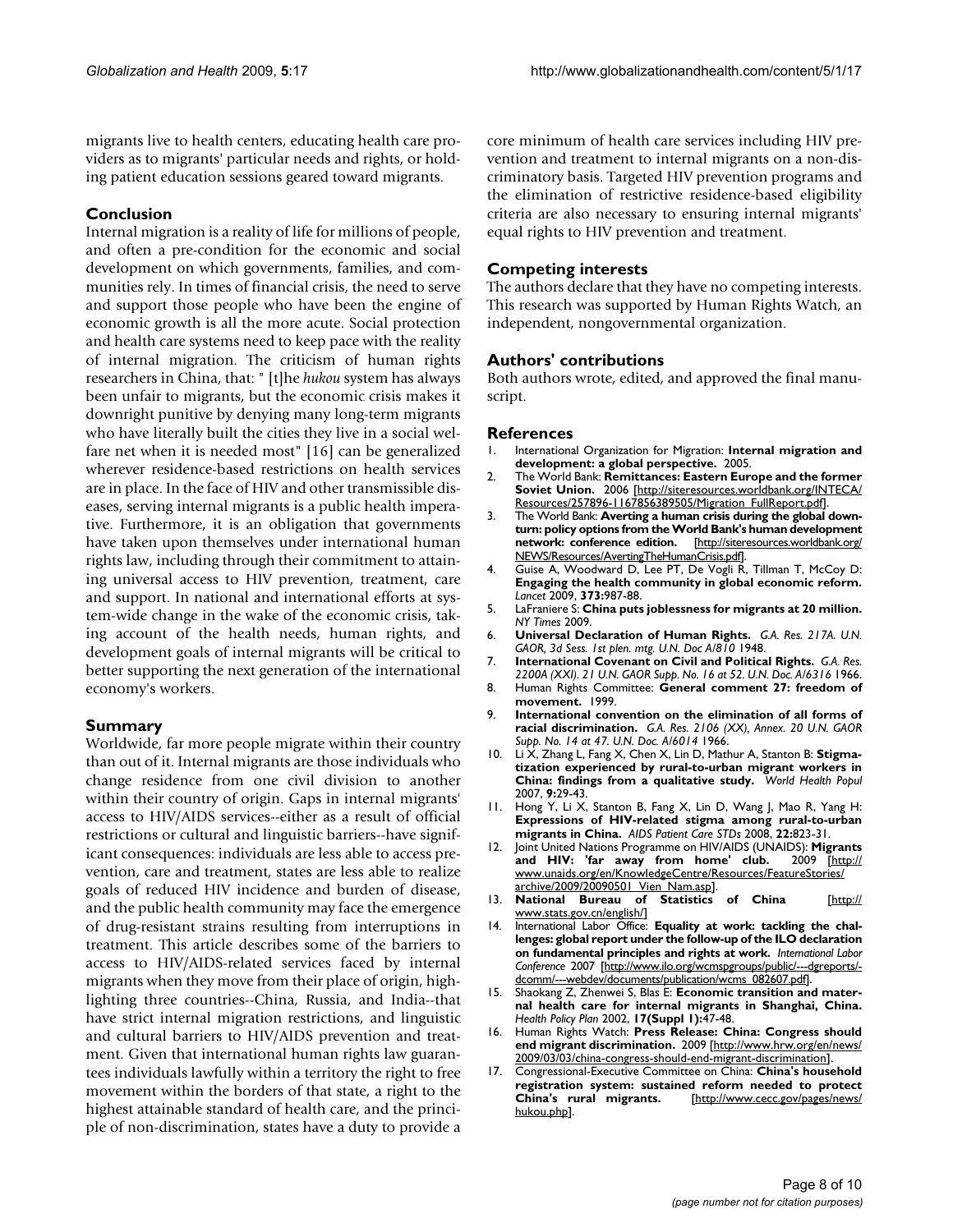- 18. Amnesty International: **People's Republic of China: internal migrants: discrimination and abuse: the human cost of an economic 'miracle'.** *ASA 17/008/2007* 2007.
- 19. Human Rights Watch: **China One year of my blood: exploitation of migrant construction workers in Beijing.** *Human Rights Watch* 2008, **20(3(C)):**.
- 20. Human Rights Watch: **China/North Korea Denied status, denied education: children of North Korean women in China.** *Human Rights Watch* 2008 [[http://hrw.org/reports/2008/](http://hrw.org/reports/2008/northkorea0408/northkorea0408webwcover.pdf) [northkorea0408/northkorea0408webwcover.pdf\]](http://hrw.org/reports/2008/northkorea0408/northkorea0408webwcover.pdf).
- 21. Hu X, Cook S, Salazar MA: **[Internal migration and health in](http://www.ncbi.nlm.nih.gov/entrez/query.fcgi?cmd=Retrieve&db=PubMed&dopt=Abstract&list_uids=18930533) [China.](http://www.ncbi.nlm.nih.gov/entrez/query.fcgi?cmd=Retrieve&db=PubMed&dopt=Abstract&list_uids=18930533)** *Lancet* 2008, **372:**1717.
- 22. Human Rights Watch: **Locked doors: the human rights of people living with HIV/AIDS in China.** *Human Rights Watch* 2003, **15(7(C)):**1-95.
- 23. Amnesty International USA: **Press Release: China's crackdown on activists intensified because of Beijing Olympics, says Amnesty International.** 2008 [\[http://www.amnestyusa.org/docu](http://www.amnestyusa.org/document.php?id=ENGUSA20080401001&lang=e) [ment.php?id=ENGUSA20080401001&lang=e\]](http://www.amnestyusa.org/document.php?id=ENGUSA20080401001&lang=e).
- 24. Ransom I: **Recyclers scrapped from Beijing ahead of Olympics.** *NY Times* 2008.
- 25. Wong FY, Huang ZJ, He N, Smith BD, Ding Y, Fu C, Young D: **[HIV](http://www.ncbi.nlm.nih.gov/entrez/query.fcgi?cmd=Retrieve&db=PubMed&dopt=Abstract&list_uids=18293125) [risks among gay- and non-gay-identified migrant money boys](http://www.ncbi.nlm.nih.gov/entrez/query.fcgi?cmd=Retrieve&db=PubMed&dopt=Abstract&list_uids=18293125) [in Shanghai, China.](http://www.ncbi.nlm.nih.gov/entrez/query.fcgi?cmd=Retrieve&db=PubMed&dopt=Abstract&list_uids=18293125)** *AIDS Care* 2008, **20:**170-80.
- 26. Lin D, Fang Z, Li X, Xu J, Liu H: **HIV/AIDS prevention and intervention in Chinese migrants.** *China J AIDS/STD* 2005, **11:**158-60.
- 27. Hong Y, Stanton B, Li X, Yang H, Lin D, Fang X, Wang J, Mao R: **[Rural-to-urban migrants and the HIV epidemic in China.](http://www.ncbi.nlm.nih.gov/entrez/query.fcgi?cmd=Retrieve&db=PubMed&dopt=Abstract&list_uids=16421651)** *AIDS Behav* 2006, **10:**421-30.
- 28. UNAIDS, Global Business Coalition on HIV/AIDS, Tuberculosis and Malaria, China HIV/AIDS Media Partnership: **AIDS-related knowledge, attitudes, behavior, and practices: a survey of 6 Chi-<br>nese cities. 2008 [http://www.unaids.org.cn/uploadfiles/ nese cities.** 2008 [[http://www.unaids.org.cn/uploadfiles/](http://www.unaids.org.cn/uploadfiles/20080925150557.pdf) [20080925150557.pdf\]](http://www.unaids.org.cn/uploadfiles/20080925150557.pdf).
- 29. The UN Theme Group on HIV/AIDS in China: **2001 update of the AIDS situation and needs assessment report.** 2002.
- 30. Kaufman J: **Infectious disease challenges in China.** In *China's Capacity to Manage Infectious Diseases* Edited by: Freeman CW, Lu X. Washington, D.C.: Center for Strategic and International Studies; 2009:3-16.
- 31. World Health Organization, UNAIDS, and UNICEF: **Epidemiological fact sheet on HIV and AIDS: core data on epidemiology and response: China.** 2008.
- 32. Vail J: **Managing infectious diseases among China's migrant populations.** In *China's Capacity to Manage Infectious Diseases* Edited by: Freeman CW, Lu X. Washington, D.C.: Center for Strategic and International Studies; 2009:17-25.
- 33. Wong E: **Factories shut, China workers are suffering.** *NY Times* 2008 [[http://www.nytimes.com/2008/11/14/worlasi14china.html?page](http://www.nytimes.com/2008/11/14/world/asia/14china.html?pagewanted=1&sq=pearl%20river%20delta%20crisis&st=cse&scp=3) [wanted=1&sq=pearl%20river%20delta%20crisis&st=cse&scp=3\]](http://www.nytimes.com/2008/11/14/world/asia/14china.html?pagewanted=1&sq=pearl%20river%20delta%20crisis&st=cse&scp=3).
- 34. Yang X, Xia G: **[Gender, migration, risky sex, and HIV infection](http://www.ncbi.nlm.nih.gov/entrez/query.fcgi?cmd=Retrieve&db=PubMed&dopt=Abstract&list_uids=17209282) [in China.](http://www.ncbi.nlm.nih.gov/entrez/query.fcgi?cmd=Retrieve&db=PubMed&dopt=Abstract&list_uids=17209282)** *Stud Fam Plann* 2006, **37:**241-50.
- 35. **Road map charted for universal health care.** *China Daily* 2009.
- 36. Schaible DS: **Life in Russia's "closed city": Moscow's movement restrictions and the rule of law.** *NY Univ Law Rev* 2001, **76:**344-73.
- 37. Eke S: **Moscow offers 'migrant amnesty'.** *BBC News* 2008 [[http:/](http://news.bbc.co.uk/2/hi/europe/7271445.stm) [/news.bbc.co.uk/2/hi/europe/7271445.stm](http://news.bbc.co.uk/2/hi/europe/7271445.stm)].
- 38. International Organization for Migration: **World migration 2008: Europe.** [[http://www.iom.int/jahia/webdav/shared/shared/mainsite/](http://www.iom.int/jahia/webdav/shared/shared/mainsite/media/docs/wmr/regional_overviews/ro_europe.pdf) [media/docs/wmr/regional\\_overviews/ro\\_europe.pdf\]](http://www.iom.int/jahia/webdav/shared/shared/mainsite/media/docs/wmr/regional_overviews/ro_europe.pdf).
- 39. Russian Federation: **Code of administrative offences.** 2001 [[http://www.russian-offences-code.com/SectionII/Chapter19.html\]](http://www.russian-offences-code.com/SectionII/Chapter19.html).
- Leviyeva E: The changing face of Russian democracy: racism **and xenophobia in Russia--foreign students under attack in Russia and US.** *Rutgers Race and the Law Rev* 2005, **7:**229-88.
- 41. Human Rights Watch: **Russian Federation Moscow: open season, closed city.** 1997.
- 42. **The constitution of the Russian Federation** 1993 [[http://](http://www.constitution.ru/en/10003000-01.htm) [www.constitution.ru/en/10003000-01.htm](http://www.constitution.ru/en/10003000-01.htm)].
- 43. U.S. Committee for Refugees and Immigrants: **World refugee survey 2008: Russian Federation.** 2008 [\[http://www.refugees.org/](http://www.refugees.org/countryreports.aspx?id=2164) [countryreports.aspx?id=2164](http://www.refugees.org/countryreports.aspx?id=2164)].
- 44. Russian Federation: **Federal law on the prevention of the spread in the Russian Federation of diseases caused by the**

**human immunodeficiency virus (HIV-infection).** 1995 [\[http://](http://www.ilo.org/public/english/protection/trav/aids/laws/russianlaw.pdf) [www.ilo.org/public/english/protection/trav/aids/laws/russianlaw.pdf\]](http://www.ilo.org/public/english/protection/trav/aids/laws/russianlaw.pdf).

- 45. AVERT: **HIV/AIDS in Russia, Eastern Europe & Central Asia.** [[http://www.avert.org/aids-russia.htm\]](http://www.avert.org/aids-russia.htm).
- 46. Transatlantic Partners Against AIDS: **Federal law "On prevention of spreading in the Russian Federation of disease caused by the human immunodeficiency virus (HIV infection)": background, content, and perspectives.** 2004 [[http://hivpolicy.net/](http://hivpolicy.net/upload/File/RelatedFiles/publication/209/839.pdf) [upload/File/RelatedFiles/publication/209/839.pdf\]](http://hivpolicy.net/upload/File/RelatedFiles/publication/209/839.pdf).
- 47. World Health Organization, UNAIDS, and UNICEF: **Epidemiological fact sheet on HIV and AIDS: core data on epidemiology and response: Russian Federation.** 2008 [[http://www.who.int/](http://www.who.int/globalatlas/predefinedReports/EFS2008/full/EFS2008_RU.pdf) [globalatlas/predefinedReports/EFS2008/full/EFS2008\\_RU.pdf](http://www.who.int/globalatlas/predefinedReports/EFS2008/full/EFS2008_RU.pdf)].
- 48. D'Adesky AC: **HIV erupts in Russia: part 2: Putin's silence.** Gully 2003 [[http://www.thegully.com/essays/russia/](http://www.thegully.com/essays/russia/031215_russia_HIV_AIDS_2.html) [031215\\_russia\\_HIV\\_AIDS\\_2.html](http://www.thegully.com/essays/russia/031215_russia_HIV_AIDS_2.html)].
- 49. **Moscow Department of Health Care** [[http://www.mos](http://www.mosgorzdrav.ru/) [gorzdrav.ru/\]](http://www.mosgorzdrav.ru/)
- 50. Human Rights Watch: **Positively abandoned: stigma and discrimination against HIV-positive mothers and their children in Russia.** *Human Rights Watch* 2005, **17(4(D)):**1-43.
- 51. ITAR-TASS: **Half of all crimes in Moscow committed by migrants says police chief.** *BBC Worldwide Monitoring* 2009.
- 52. **The people crunch: global migration and the downturn.** *Economist* 2009.
- 53. AVERT: **Who is affected by HIV/AIDS in India?** [\[http://](http://www.avert.org/hiv-india.htm) [www.avert.org/hiv-india.htm](http://www.avert.org/hiv-india.htm)].
- 54. **Migrants carry HIV home in poor Indian state.** *Reuters* 2006.
- 55. Halli SS, Blanchard J, Satihal DG, Moses S: **[Migration and HIV](http://www.ncbi.nlm.nih.gov/entrez/query.fcgi?cmd=Retrieve&db=PubMed&dopt=Abstract&list_uids=17364716) [transmission in rural south India: an ethnographic study.](http://www.ncbi.nlm.nih.gov/entrez/query.fcgi?cmd=Retrieve&db=PubMed&dopt=Abstract&list_uids=17364716)** *Cult Health Sex* 2007, **9:**85-94.
- 56. The World Bank: **HIV/AIDS in India: the state of the epidemic.** 2007 [[http://siteresources.worldbank.org/INTSAREGTOPHIVAIDS/](http://siteresources.worldbank.org/INTSAREGTOPHIVAIDS/Resources/HIV-AIDS-brief-Aug07-IN.pdf) [Resources/HIV-AIDS-brief-Aug07-IN.pdf\]](http://siteresources.worldbank.org/INTSAREGTOPHIVAIDS/Resources/HIV-AIDS-brief-Aug07-IN.pdf).
- 57. National AIDS Control Organization, Government of India: **UNGASS country progress report 2008: India.** .
- 58. Akabiwa NJ: **Migration and HIV/AIDS in rural areas: the case of 'de-urbanization' in parts of Zambia.** 2007.
- 59. World Health Organization (WHO), Joint United Nations Programme on HIV/AIDS (UNAIDS), and UNICEF: **Epidemiological fact sheet on HIV and AIDS: core data on epidemiology and response: India: 2008 update.** 2008.
- 60. Joint United Nations Programme on HIV/AIDS (UNAIDS) Programme Coordinating Board: **Migration and HIV/AIDS: second ad hoc thematic meeting provisional agenda item 5.** 2008.
- 61. AVERT: **Overview of HIV and AIDS in India.** [\[http://](http://www.avert.org/aidsindia.htm) [www.avert.org/aidsindia.htm\]](http://www.avert.org/aidsindia.htm).
- 62. Rogaly B, Coppard D, Rafique A, Rana K, Sengupta A, Biswas J: **Seasonal migration and welfare/illfare in eastern India: a social analysis.** *J Dev Stud* 2002, **38:**89-114.
- 63. Bird K, Deshingkar P: **Circular migration in India: policy brief no. 4.** *ODI World Development Report 2009* [[http://www.odi.org.uk/](http://www.odi.org.uk/resources/download/2506.pdf) [resources/download/2506.pdf](http://www.odi.org.uk/resources/download/2506.pdf)].
- 64. Actionaid India: **"We are citizens too," say India's marginalized groups.** 2007 [[http://www.actionaid.org/kenya/](http://www.actionaid.org/kenya/index.aspx?PageID=%203631) [index.aspx?PageID=%203631\]](http://www.actionaid.org/kenya/index.aspx?PageID=%203631).
- 65. International Labour Organization Subregional Office for South Asia: **India: state government sponsored community health insurance scheme.** [\[http://www.ilo.org/public/english/region/asro/bang](http://www.ilo.org/public/english/region/asro/bangkok/events/sis/download/paper16.pdf) [kok/events/sis/download/paper16.pdf](http://www.ilo.org/public/english/region/asro/bangkok/events/sis/download/paper16.pdf)].
- 66. Nair P: **No aid for HIV positive 'outsiders'.** *Gomantak Times Weekender* 2006 [[http://community.worldaidscampaign.net/show](http://community.worldaidscampaign.net/showthread.php?t=201) [thread.php?t=201\]](http://community.worldaidscampaign.net/showthread.php?t=201).
- 67. Bajoria J: **Financial crisis may worsen poverty in China, India.** *Council on Foreign Relations* 2008 [\[http://www.cfr.org/publication/](http://www.cfr.org/publication/17812/) [17812/](http://www.cfr.org/publication/17812/)].
- 68. Pimple M: **Global financial crisis: implications for India's development.** *End Poverty 2015 Millennium Campaign* [\[http://](http://www.endpoverty2015.org/files/Global%20Financial%20Crisis%20-%20Implications%20for%20India) [www.endpoverty2015.org/files/Global%20Financial%20Crisis%20-](http://www.endpoverty2015.org/files/Global%20Financial%20Crisis%20-%20Implications%20for%20India) [%20Implications%20for%20India's%20Development.pdf\]](http://www.endpoverty2015.org/files/Global%20Financial%20Crisis%20-%20Implications%20for%20India).
- 69. Subbarao D: **Impact of the global financial crisis on India col**lateral damage and response. [Scripts/BS\\_SpeechesView.aspx?Id=410\]](http://www.rbi.org.in/Scripts/BS_SpeechesView.aspx?Id=410).
- 70. **International Covenant on Economic, Social and Cultural Rights.** *G.A. Res. 2200A (XXI). 21 U.N. GAOR Supp. No. 16 at 49. U.N. Doc. A/6316. 993 U.N.T.S. 3* 1966.